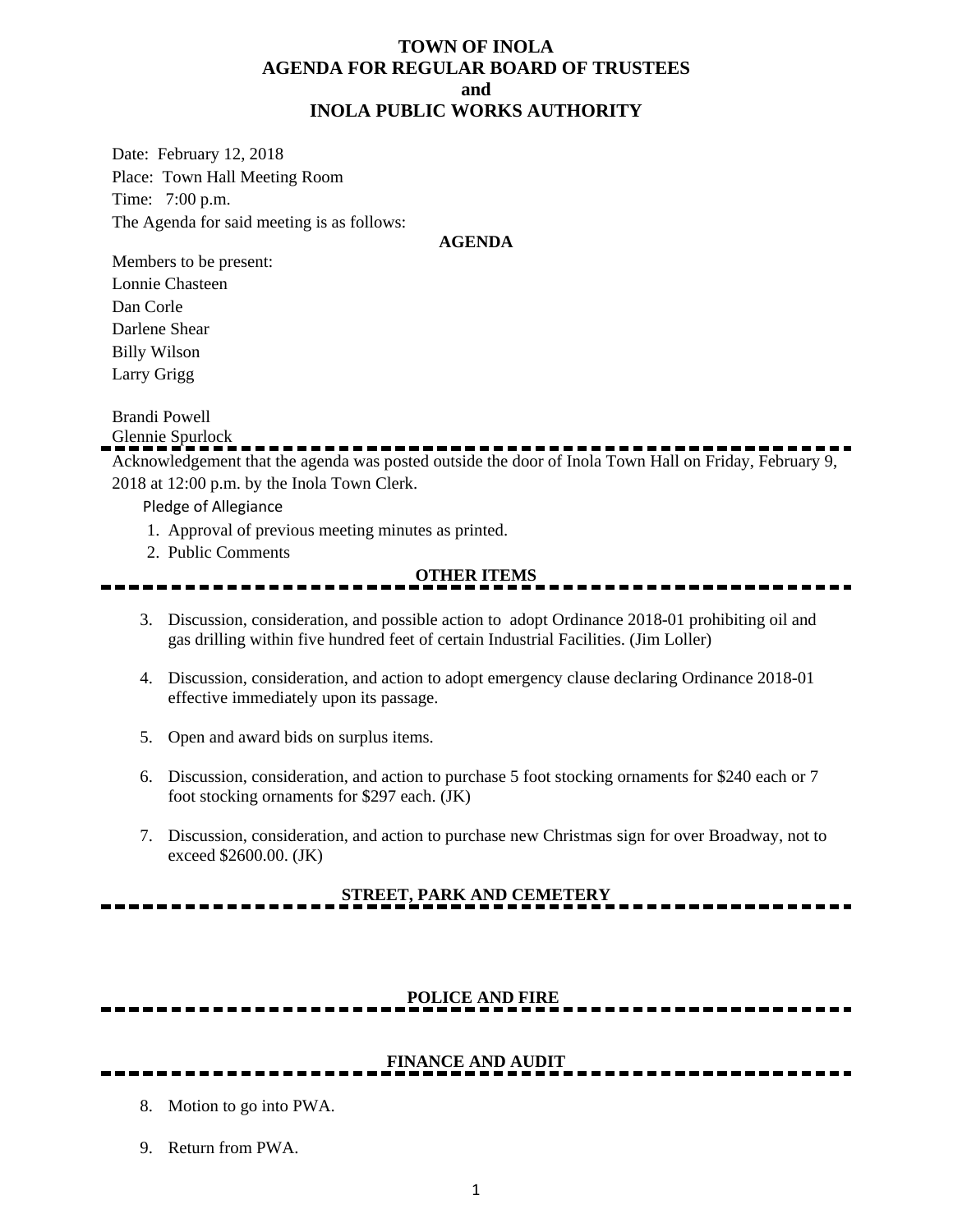10. Approval of purchase orders as initialed.

# **MAYOR'S COMMENTS**

11. Motion to adjourn.

# **INOLA PUBLIC WORKS AUTHORITY**